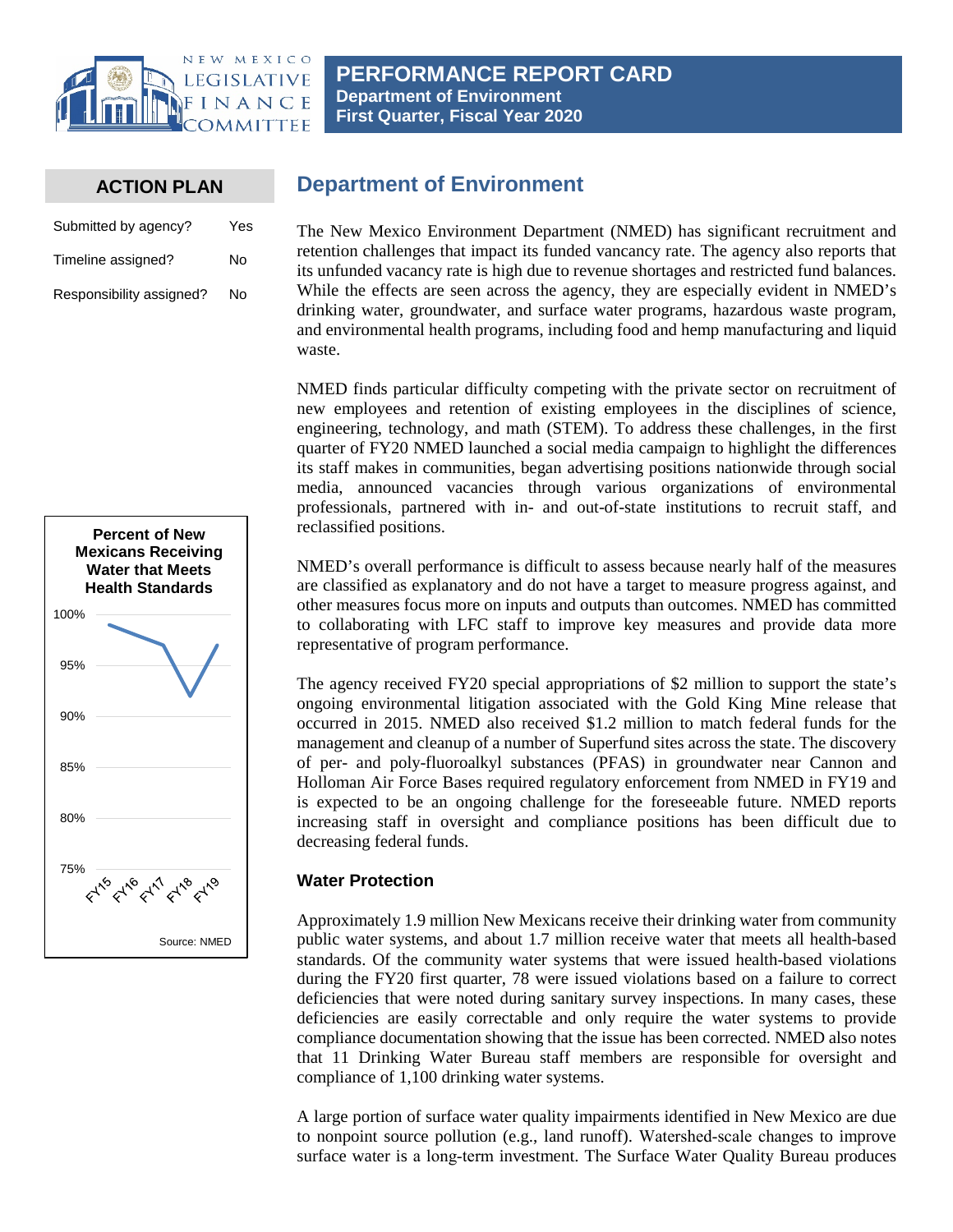

### **PERFORMANCE REPORT CARD Department of Environment First Quarter, Fiscal Year 2020**

the NonPoint Source (NPS) Annual Report, which evaluates reductions in NPS pollutant loading.



| <b>Budget: \$28,828.9 FTE: 189</b>                                                                                                      | <b>FY18</b>   | <b>FY19</b>   | <b>FY20</b>   | <b>FY20</b> |               |
|-----------------------------------------------------------------------------------------------------------------------------------------|---------------|---------------|---------------|-------------|---------------|
| <b>Measure</b>                                                                                                                          | <b>Actual</b> | <b>Actual</b> | <b>Target</b> | Q1          | <b>Rating</b> |
| Facilities operating under a<br>groundwater discharge permit<br>inspected annually                                                      | 54%           | 68%           | 63%           | 11%         | G.            |
| Facilities in compliance with<br>groundwater standards*                                                                                 | 1,482         | 1,582         | N/A           | 401         |               |
| Population served by community<br>water systems that meet health-<br>based drinking water standards*                                    | 92%           | 97%           | N/A           | 91%         |               |
| EPA clean water state revolving<br>loan fund capitalization grant and<br>matching state funds that are for<br>wastewater infrastructure | 100%          | 100%          | 100%          | 19%         |               |
| Capital outlay dollars disbursed,<br>in millions*                                                                                       | \$25.6        | \$8.9         | N/A           | \$1.8       |               |
| Loan program dollars disbursed,<br>in millions*                                                                                         | \$25.7        | \$18.1        | N/A           | \$3.0       |               |
| Program Rating                                                                                                                          |               |               |               |             | G             |

\*Measures are classified as explanatory and do not have targets.

### **Resource Protection**

There are 3,095 underground storage tank systems at 1,167 regulated facilities across the state, of which 198 have outstanding violations that can threaten groundwater. New Mexico's compliance rate is above the national average of 70 percent. In the solid waste program, fewer qualifying inspections of solid waste facilities and infectious waste generators were performed in the first quarter of FY20 due to staffing issues. For the first quarter of FY20, all permitted municipal landfills in New Mexico complied with regulatory and permit-specific requirements for groundwater and/or vadose zone monitoring and reporting at the time of the inspection.

For FY19, the program reduced the target for hazardous waste generators inspected from 40 percent to 20 percent despite meeting the higher target in FY18 and exceeded the reduced target in FY19. There are approximately 2,630 hazardous waste facilities in New Mexico and seven inspector positions, but NMED reports only three are filled due to budget constraints. The measure for underground storage tank facility compliance also has a target that is lower than the reported FY18 actuals. The program exceeded the target but is slightly below reported performance in FY18.

| <b>Budget: \$14,031 FTE: 133</b>                                                           | <b>FY18</b> | <b>FY19</b> | <b>FY20</b>   | <b>FY20</b> |        |
|--------------------------------------------------------------------------------------------|-------------|-------------|---------------|-------------|--------|
| <b>Measure</b>                                                                             | Actual      | Actual      | <b>Target</b> | 01          | Rating |
| Large quantity hazardous waste<br>generators inspected and in<br>compliance, cumulatively* | 32%         | 39%         | N/A           | 25%         |        |